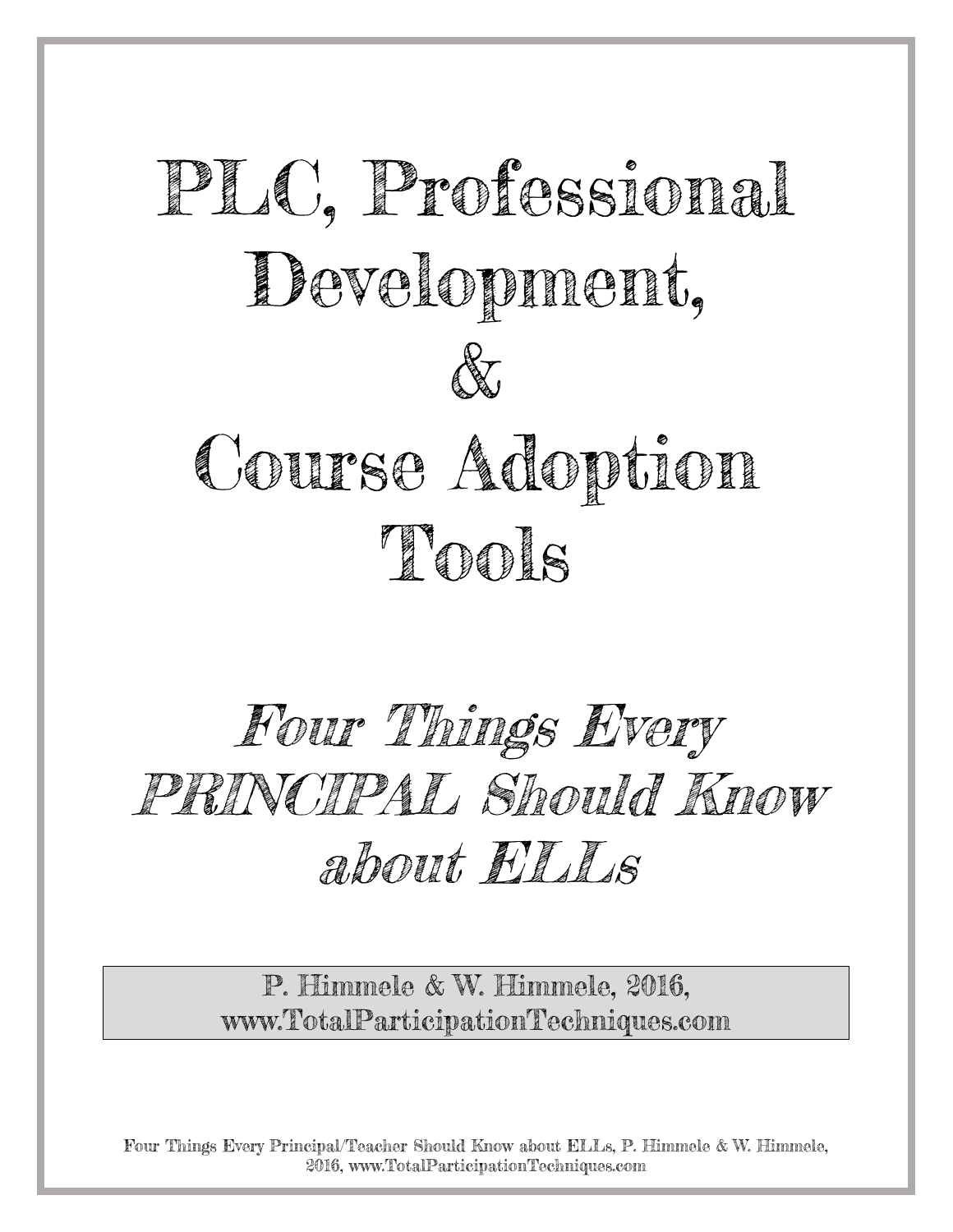This packet contains the following:

Four Things Every Principal Should Know about ELLs

Page | 2

Pre-Reading- Group Likert Scale (Interactive Group Activity) (pp.3, 9-13)

During Reading- Study Guide & Discussion Questions Shorter Version (6 Questions) (p.4) Longer version (12 Questions) (pp.5 & 6)

After the Reading- \*Interactive Group Activities

- What would the authors say? Bell Networking  $(p, 7)$
- $3$  Threes in a Row  $(p.8)$

\*We provided you with two group activity options. Choose the best one for your group.

## Final Wrap-up

• Biggest Takeaway: Chalkboard Splash (on PowerPoint)

\*PowerPoint presentations of the directions for all of the group activities are available for free --download at [www.TotalParticipationTechniques.com](http://www.totalparticipationtechniques.com/)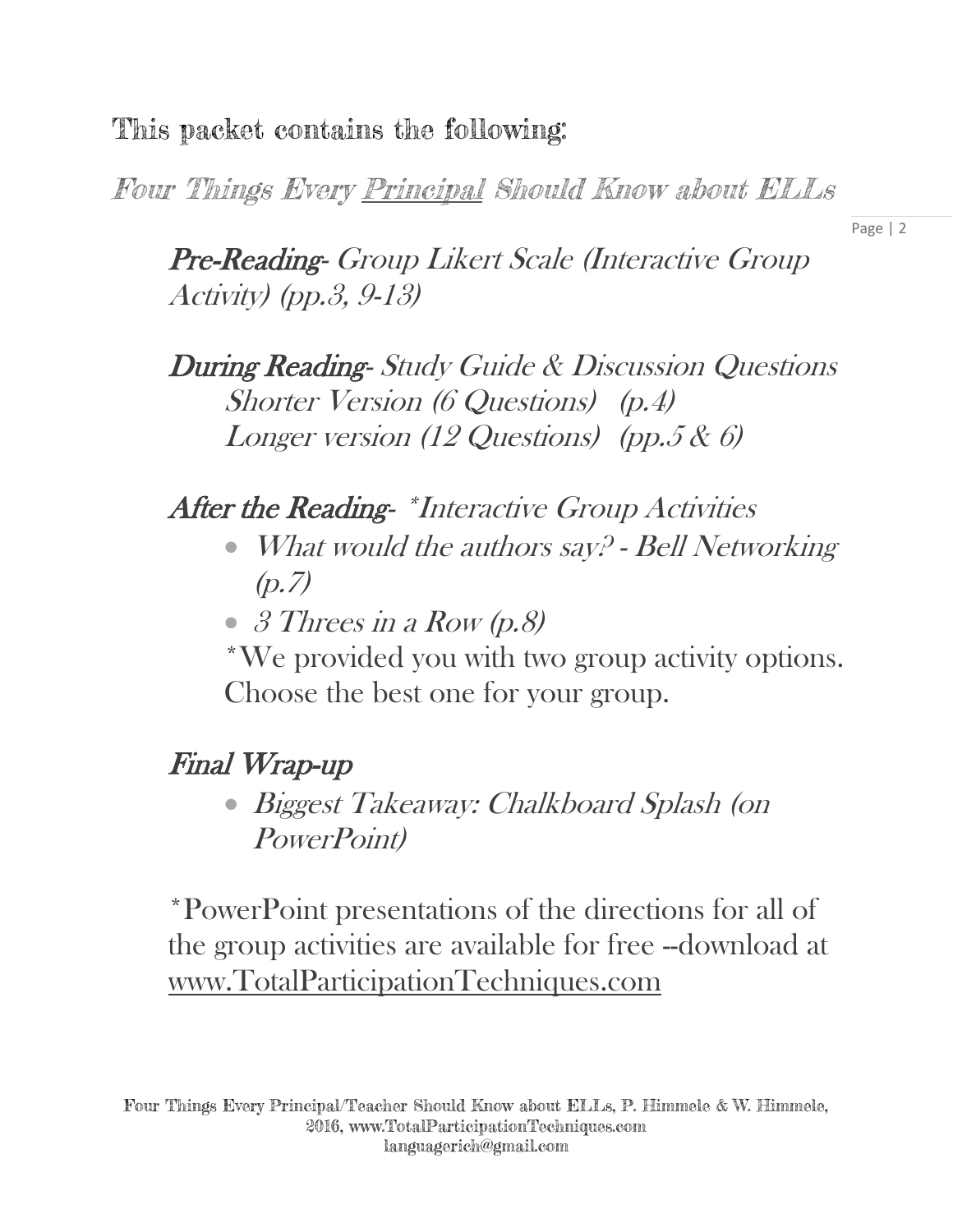### Four Things Every Principal Should Know about ELLs

## Pre-Reading

Directions for The Likert Scale

- 1) Choose a statement from the Prompt Options below, or create your own, to use for your Likert Scale prompt. Note: Get a feel for the level of comfort your participants have with discussing these issues. If you feel that participants are not ready to share areas of vulnerability, stick to the "Low-Risk Prompts."
- 2) Display the prompts on your PowerPoint slide, one at a time (see PowerPoint slides available for free download at www.TotalParticipationTechniques.com).
- 3) Ask participants to identify their level of agreement with each statement (Strongly Agree, Agree, Uncertain- with rationale, Disagree, or Strongly Disagree), and then stand under the corresponding letters in the room.

Preparation: You will need to post the large print letter choices (see pp. 9-13) in 5 different areas of the room. Ask participants to stand by the letter which matches their level of agreement, and discuss their responses with participants who chose the same option. (If there aren't enough students to form groups, join the letters, so that each participant can discuss their options with someone else.)

- 4) Prior to moving on to the next prompt, ask each group to formulate a sentence summary and share it with the whole group.
- 5) Display the next prompt, following the same procedures.

### Prompt Options:

1) My school has the capacity to provide an excellent education to our ELLs.

2) I believe that my school is serving ELLs exceedingly well.

3) At my school, the faculty and leadership have a strong understanding of what ELLs need in order to succeed.

#### Low-risk Prompts:

4) When it comes to providing an outstanding education for ELLs, the most important factor is excellence in teaching.

5) When it comes to providing an outstanding education for ELLs, the most important factor is excellent leadership.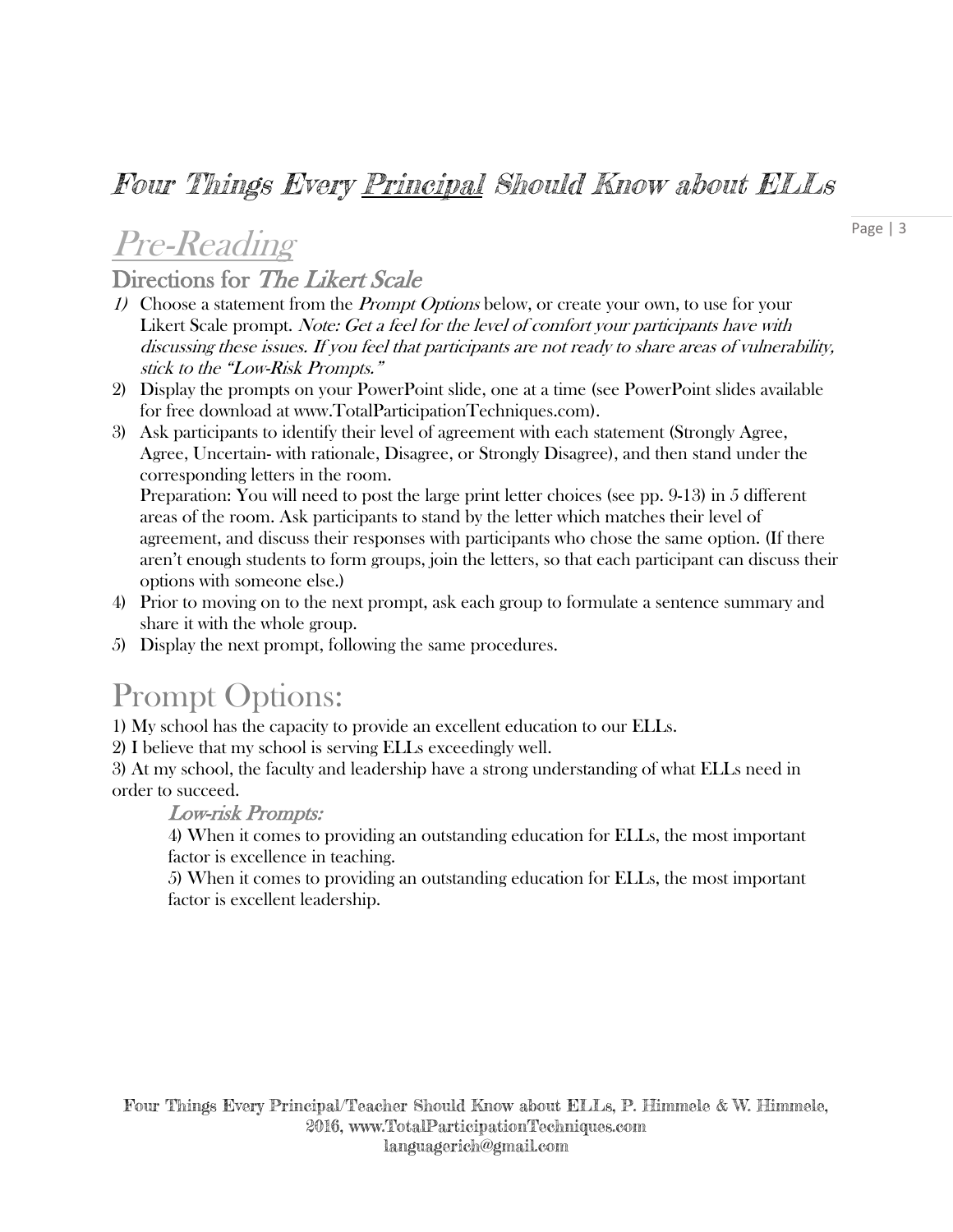#### Four Things Every Principal Should Know about ELLs 6 Study Guide & Discussion Questions

Page | 4

#### Chapter 1

1) According to the authors, why is the quality of your ESL/EAL program highly dependent upon your expertise?

#### Chapter 2

- 2) What role do prior schooling experiences play in the role of learning English?
- 3) According to the authors, how should grouping decisions be made? Why?

#### Chapter 3

4) Why do the authors say, "You shouldn't always trust what you hear?" With regard to Marcos' and Peter's dialogues with the teacher, what are the implications of the issues being raised? What are some things to be aware of when mentoring teachers?

#### Chapter 4

- 5) To what does CHATS refer? Why would each of the 5 CHATS components support growth in language and content?
- 6) Why do the authors believe that TPTs are important for all students, but  $essential$  for ELLs<sup>2</sup>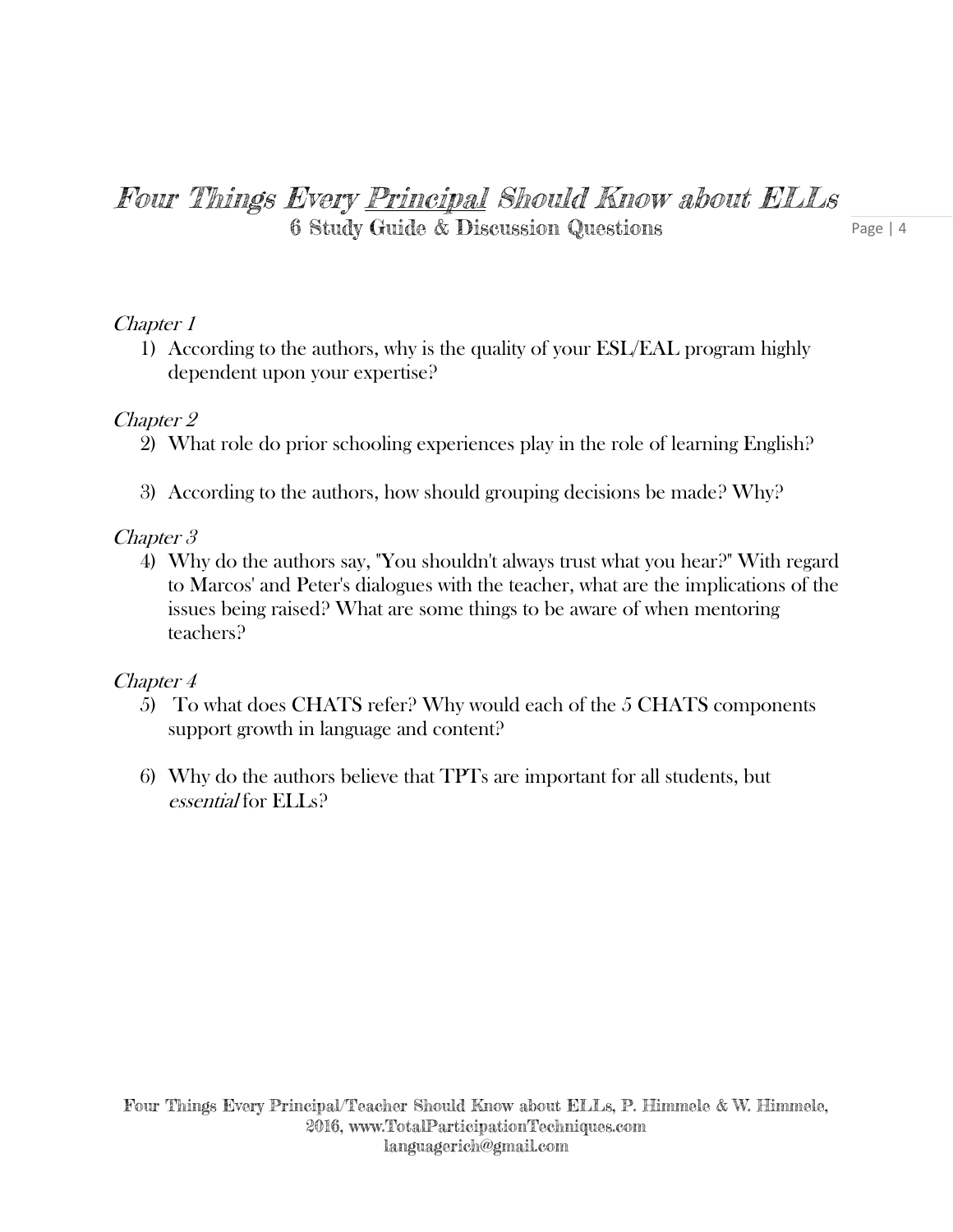#### Four Things Every Principal Should Know about ELLs 12 Study Guide & Discussion Questions

#### Chapter 1

1) According to the authors, why is the quality of your ESL/EAL program highly dependent upon your expertise?

Page | 5

- 2) Personal Reflection Questions:
	- How well do you feel that you know your ESL/EAL program?
	- In what areas do you feel you need to grow?

#### Chapter 2

- 3) What role do prior schooling experiences play in the role of learning English?
- 4) According to the authors, how should grouping decisions be made?
- 5) Personal Reflection/Application Questions (Choose one):
	- Which best characterizes the types of ELLs who are in your school. (see Figure 2.1)? What challenges are they most likely to face?
	- If you are a practicing principal:
		- Use Figure 2.3 to get a better understanding of the services that are offered in your school(s). What questions do you have?
		- Observe ESL/EAL lessons and use the questions on pages 35-37 to guide you in what to look for. What went well? What are areas of needed growth?

#### Chapter 3

- 6) Why do the authors say, "You shouldn't always trust what you hear?" With regard to Marcos' and Peter's dialogues with the teacher, what are the implications of the issues being raised? What are some things to be aware of when mentoring teachers?
- 7) With regard to The Blah Activity, what is the impact of academic language on reading?
- 8) How does the home language support learning in English? What should your advice be to ELL parents who propose speaking English at home?
- 9) Address the implications and solutions to the 6-8 months of growth that are made annually by ELLs.

Four Things Every Principal/Teacher Should Know about ELLs, P. Himmele & W. Himmele, 2016, www.TotalParticipationTechniques.com languagerich@gmail.com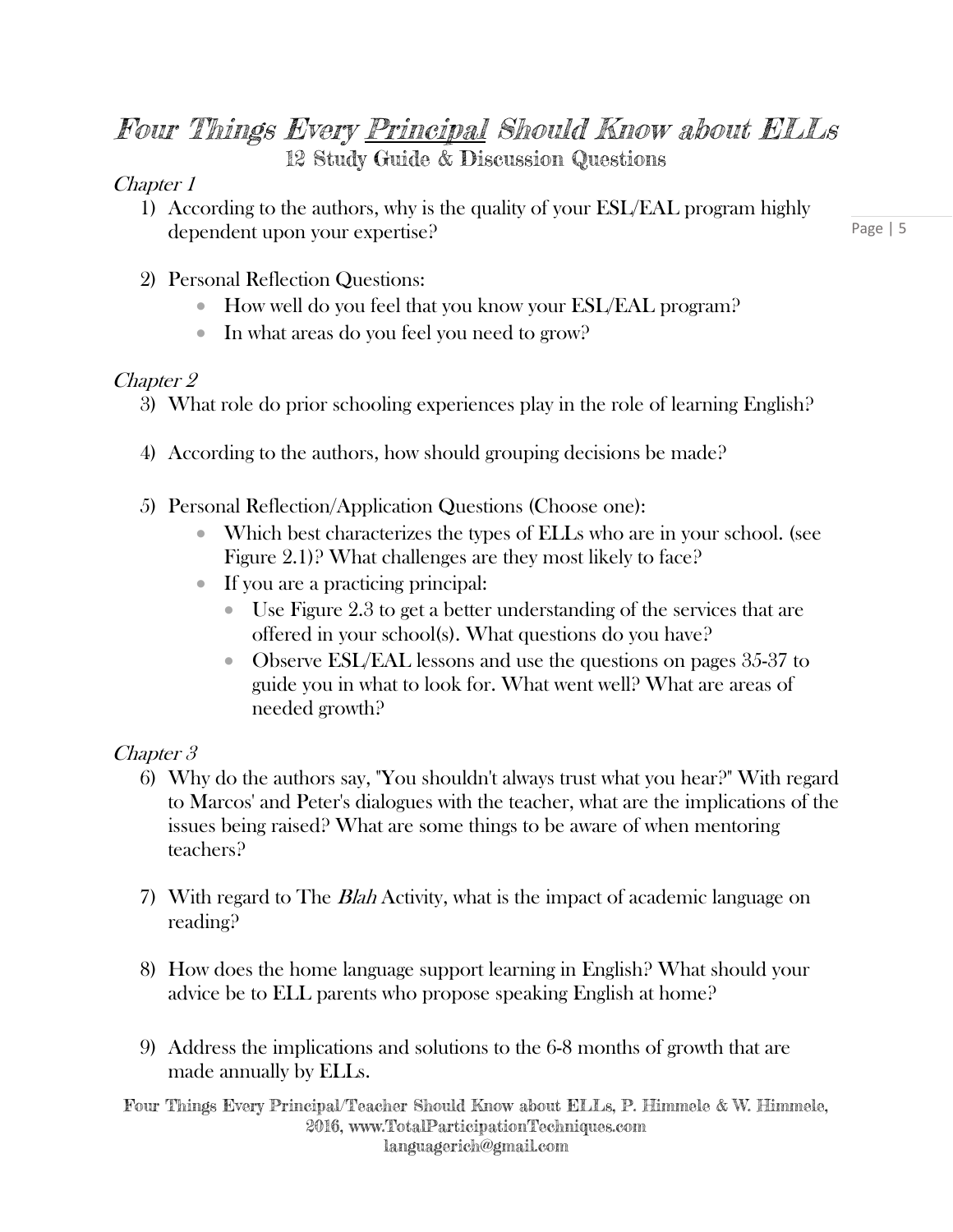#### Chapter 4

- 10) To what does CHATS refer? Why would each of the 5 CHATS components support growth in language and content?
- 11)Why do the authors believe that TPTs are important for all students, but essential for ELLs?

#### **Conclusion**

12)Finish this statement: When it comes to providing an outstanding education to ELLs, the greatest challenge that we are facing is \_\_\_\_\_\_\_\_.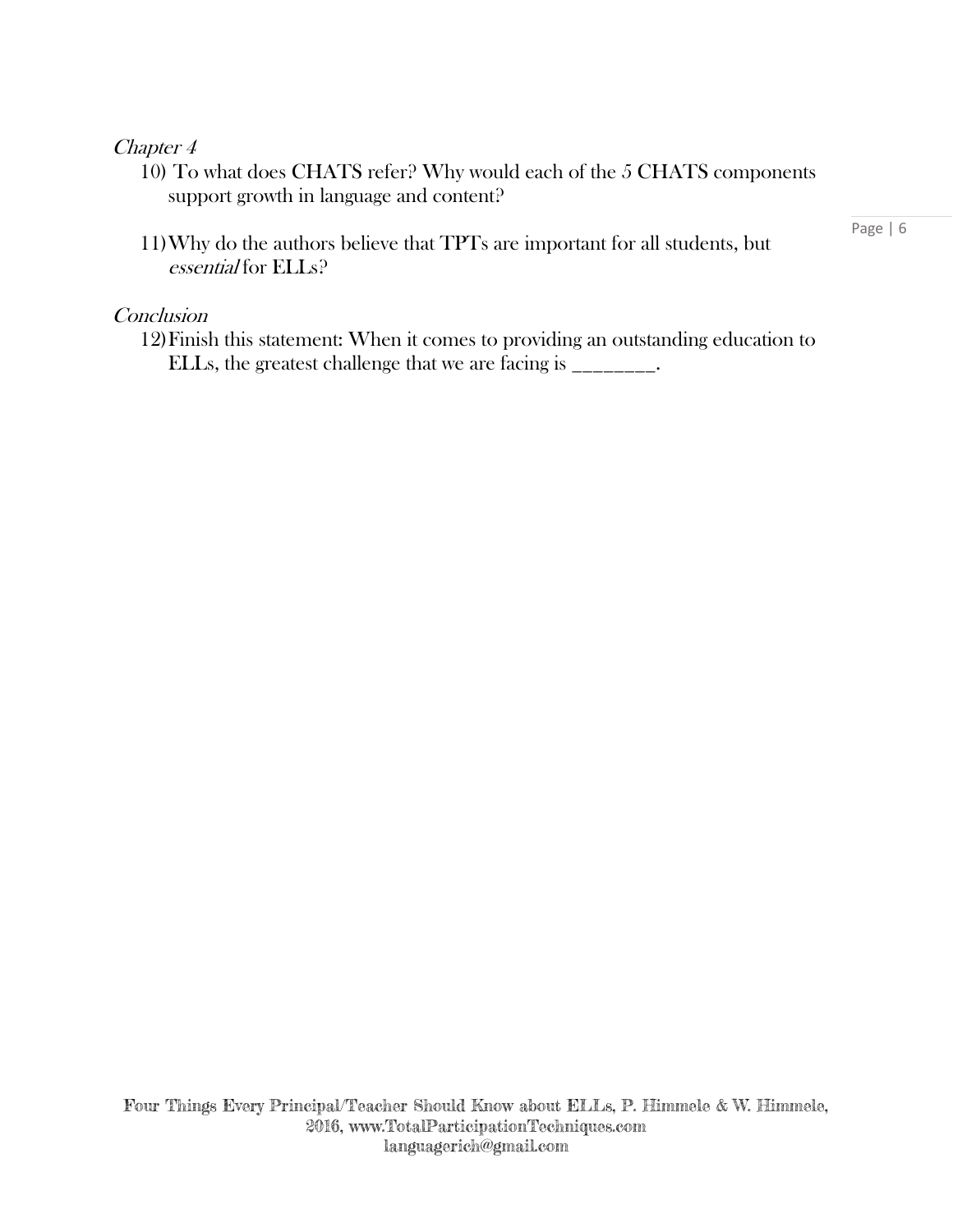# BELL NETWORKING\* Four Things Every PRINCIPAL Should Know about ELLs What Would the Authors Say?

Page | 7

When we do *Bell Networking* (Himmele & Himmele, 2014), we use a [bell sound](https://www.youtube.com/watch?v=q4wGaHEKtJE) from youtube, that we quickly pull up, prior to the activity. You can also use a real bell, or a loud traditional sounding cell phone ringer (set your phone so that it is on the setting that allows you to test various ringtones).

#### Directions:

(Directions also appear on the PowerPoint available for download.)

- 1) At the sound of the bell, participants should find someone with whom they haven't spoken today (or much), and discuss the prompt on the screen.
- 2) When the bell rings again, they should thank that person, and move along to find someone else with whom they haven't spoken today. This time, they should address the new prompt that appears on the screen.
- 3) Repeat this every time the bell rings.

Prompts:

- What would the authors say with regard to your role and the quality of your program? What tools can support your expertise in this area?
- What would the authors say with regard to grouping decisions and grade levels?
- What would the authors say with regard to steps toward increasing your understanding of your ESL/EAL program?
- What would the authors say with regard to ELLs' prior schooling experiences and their impact on academic achievement in English?
- What would the authors say with regard to the role of the home language on academic achievement in English?
- What would the authors say with regard to a school-wide approach toward ELLs' academic achievement?
- What would the authors say with regard to educators' misconceptions regarding conversational and academic proficiencies?
- What would the authors say with regard to how to go about making instruction accessible to ELLs?

\*Bell Networking is from Himmele, P., Himmele, W., & Potter (2014). Total Literacy Techniques: Tools to help students analyze literature and informational texts. Alexandria, VA: ASCD.

Four Things Every Principal/Teacher Should Know about ELLs, P. Himmele & W. Himmele, 2016, www.TotalParticipationTechniques.com languagerich@gmail.com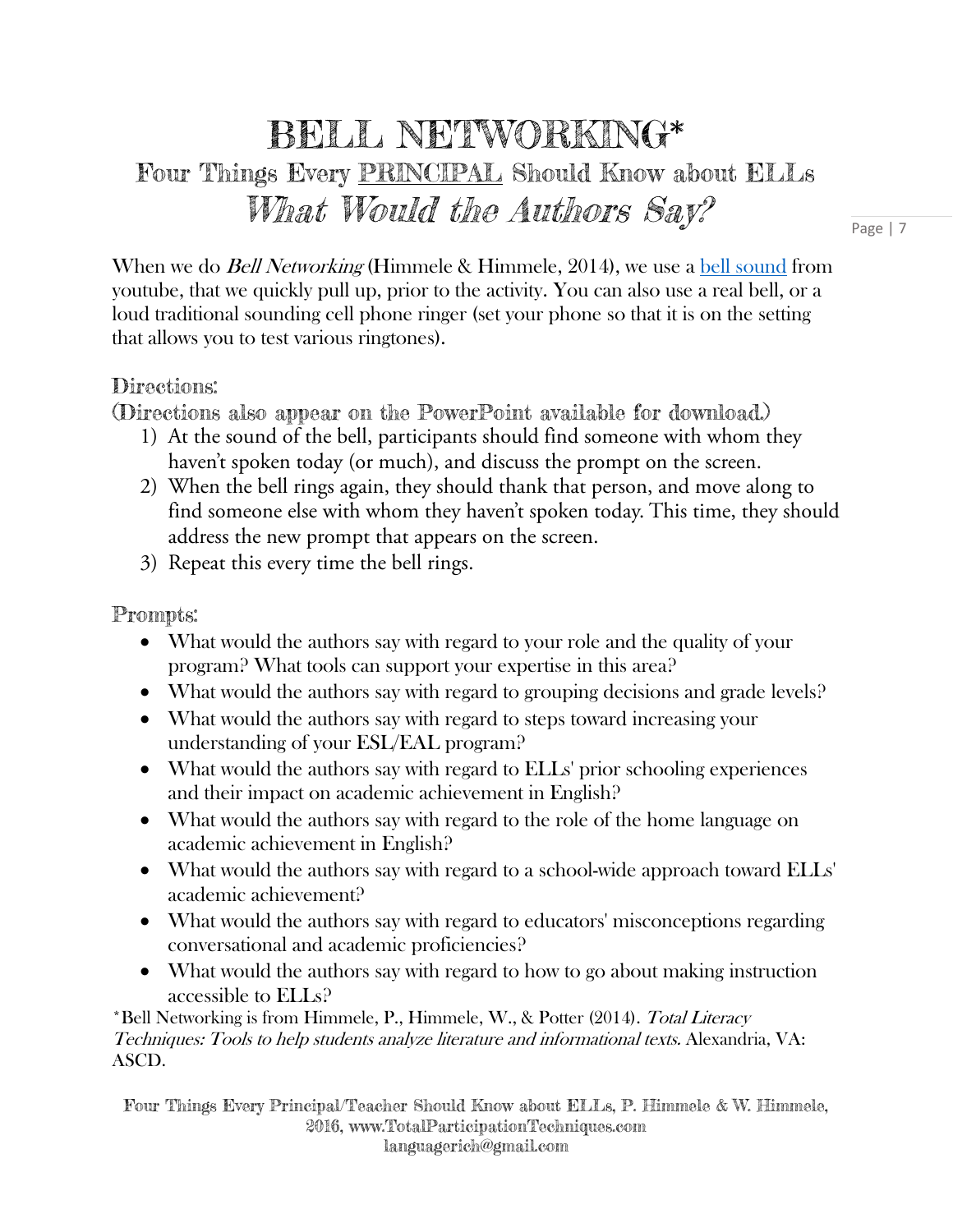# 3 Threes in a Row

Find someone who can explain what's asked for in the box (find one person per box). Ask him/her to initial your box and tell you the answer. Summarize the answer in your box. Note: *You* are the only person who should be writing answers in your boxes.

| Can explain "Rippling" and tell why it provides<br>access to higher-order thinking opportunities.<br>Initials                                                                   | Can discuss the 5 components within the CHATS<br>Framework, and tell why its components would help<br>ELLs.                                                   | Can describe two students (past or present) who<br>would benefit from the use of CHATS, and explain<br>why they would benefit.<br>Initials |
|---------------------------------------------------------------------------------------------------------------------------------------------------------------------------------|---------------------------------------------------------------------------------------------------------------------------------------------------------------|--------------------------------------------------------------------------------------------------------------------------------------------|
| Can discuss his/her biggest takeaway(s) from the<br>readings.<br>Initials                                                                                                       | Can talk about ideal next steps in terms of supporting<br>the ELLs he/she serves.                                                                             | Can discuss "The Blah Activity" (see Chapter 3) and<br>its impact on reading and academic success.<br>Initials_                            |
| Can discuss the role of students' prior experiences on<br>language and schooling, as presented in Figure 2.1<br>(Principal's book) or Figure 2.2 (Teacher's book).<br>Initials_ | Can explain why the authors say that "you shouldn't<br>always trust what you hear," and discuss the potential<br>impact on student success.<br>Initials______ | Can rank the chapters in order of importance for<br>his/her school or district, and explain the rankings.<br>Initials                      |

Four Things Every Principal/Teacher Should Know about ELLs, P. Himmele & W. Himmele, 2016, www.TotalParticipationTechniques.com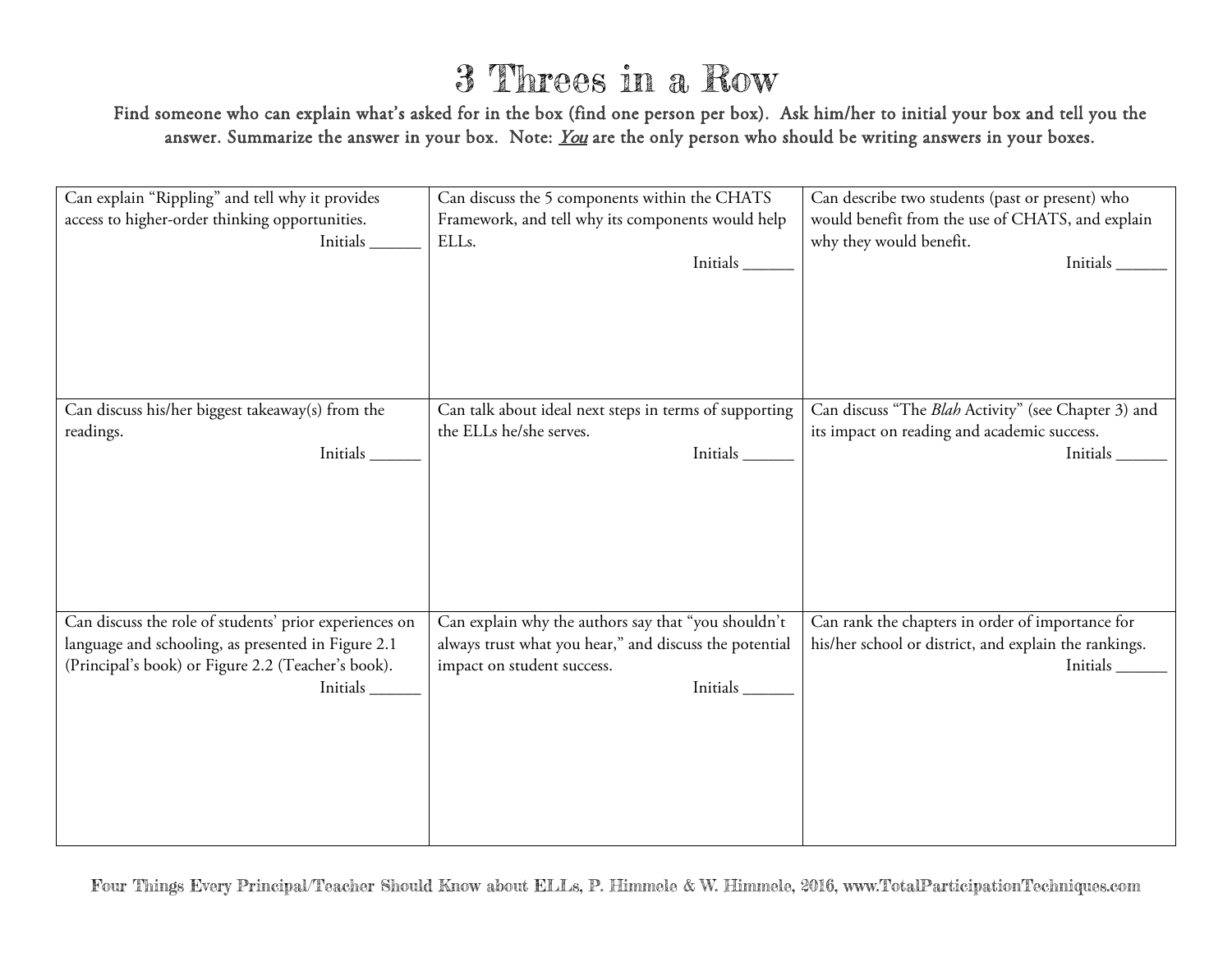

Strongly Agree

Four Things Every Principal/Teacher Should Know about ELLs, P. Himmele & W. Himmele, 2016, www.TotalParticipationTechniques.com Keep in touch! languagerich@gmail.com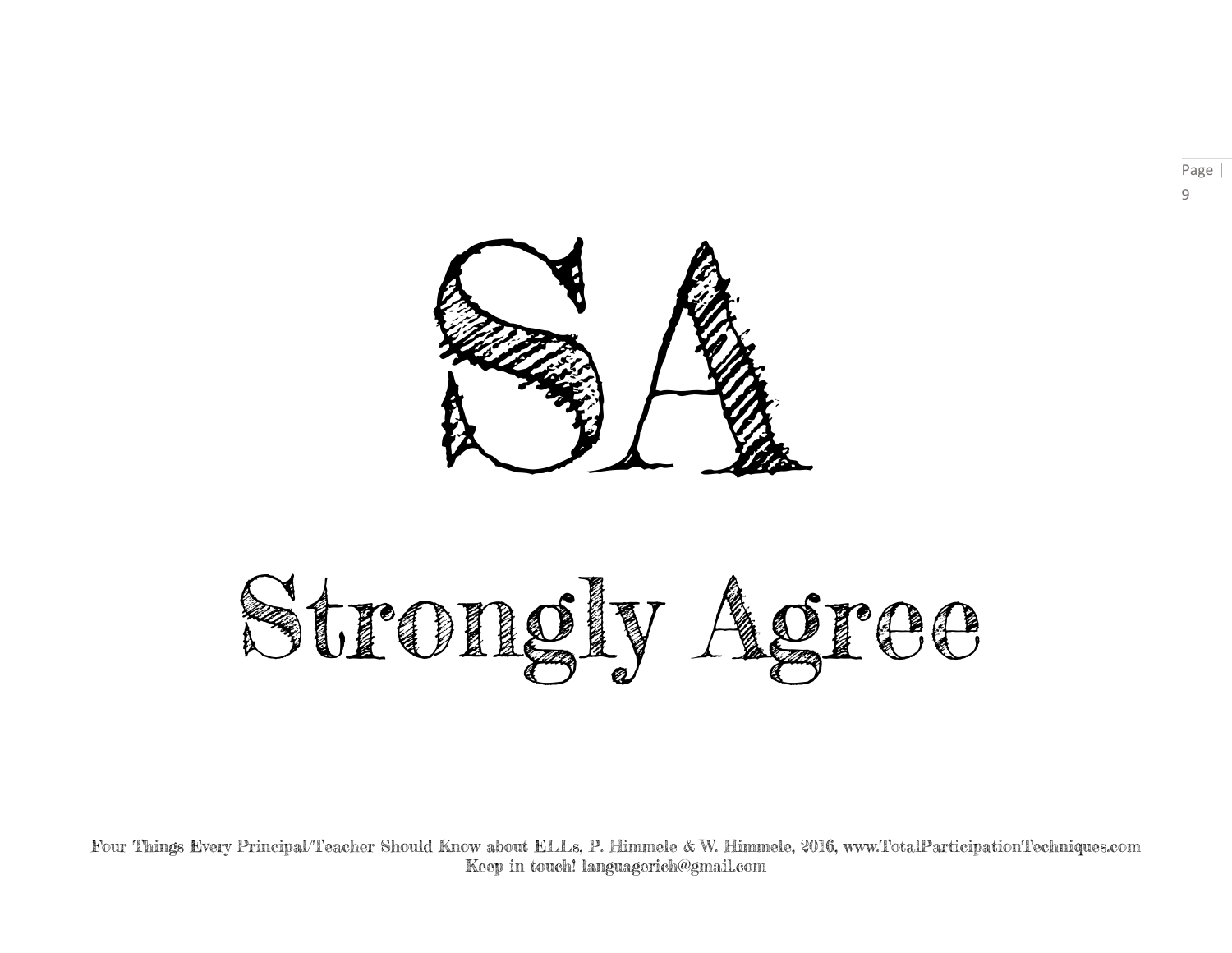

Four Things Every Principal/Teacher Should Know about ELLs, P. Himmele & W. Himmele, 2016, www.TotalParticipationTechniques.com Keep in touch! languagerich@gmail.com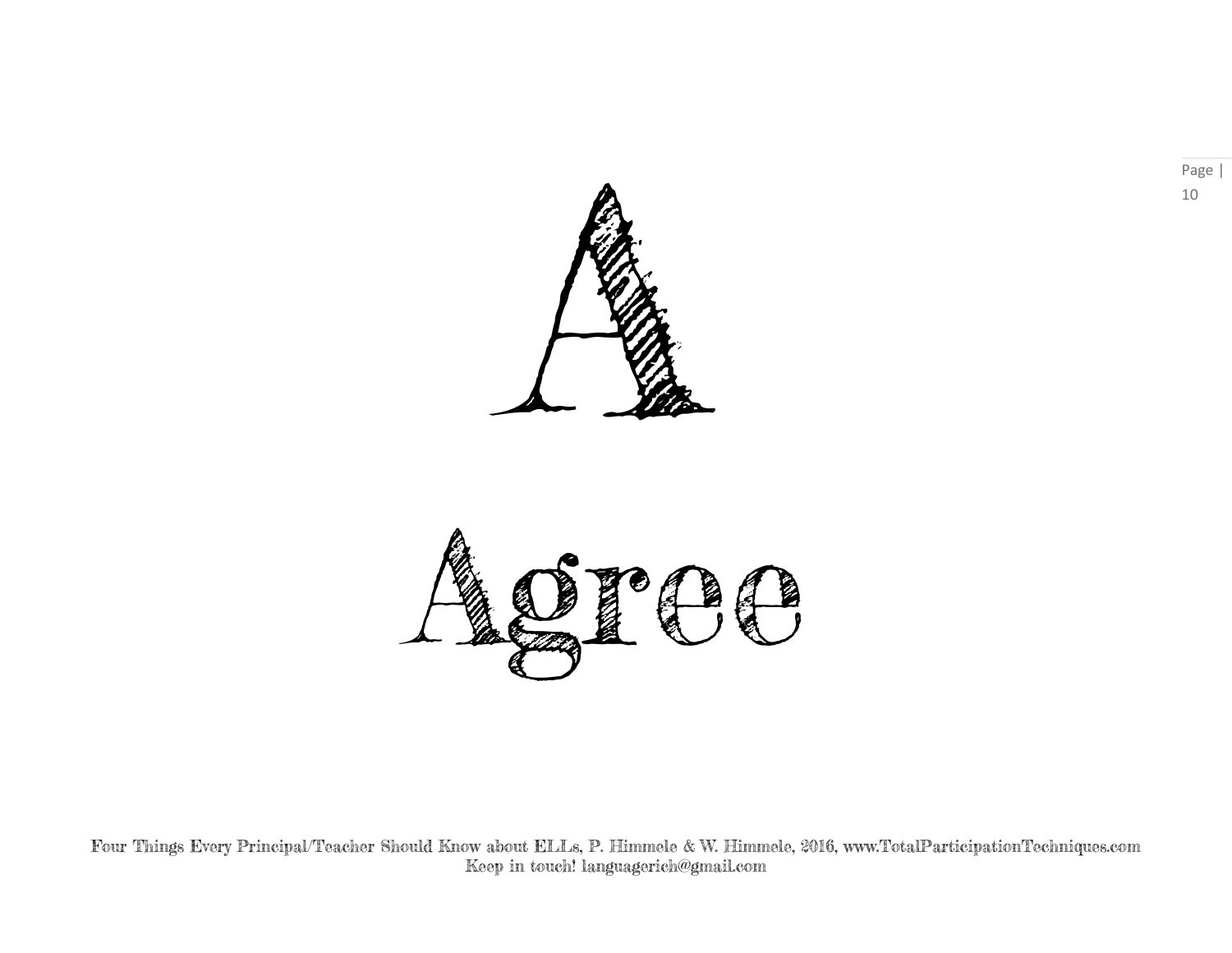

# meganten

Four Things Every Principal/Teacher Should Know about ELLs, P. Himmele & W. Himmele, 2016, www.TotalParticipationTechniques.com Keep in touch! languagerich@gmail.com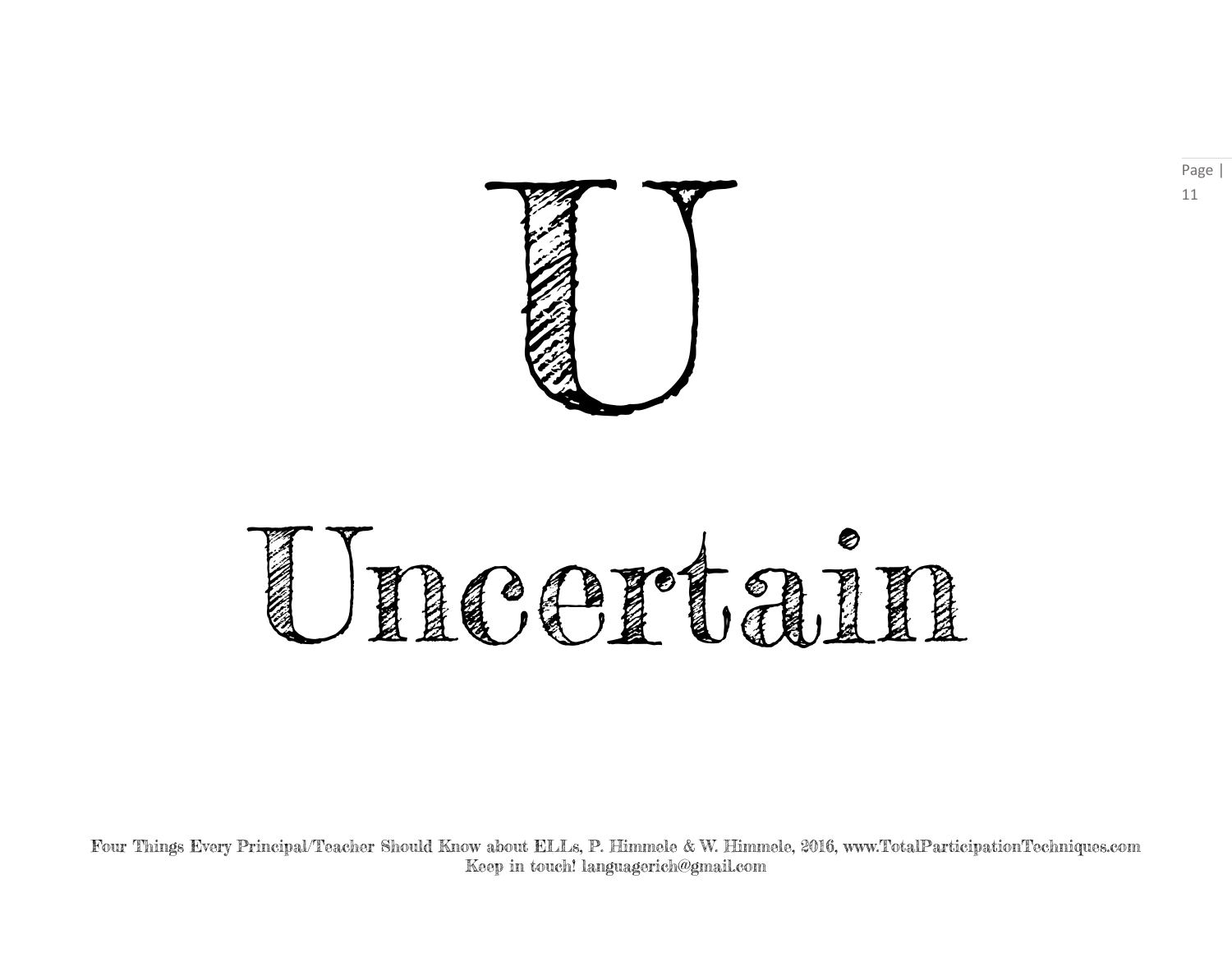



Four Things Every Principal/Teacher Should Know about ELLs, P. Himmele & W. Himmele, 2016, www.TotalParticipationTechniques.com Keep in touch! languagerich@gmail.com